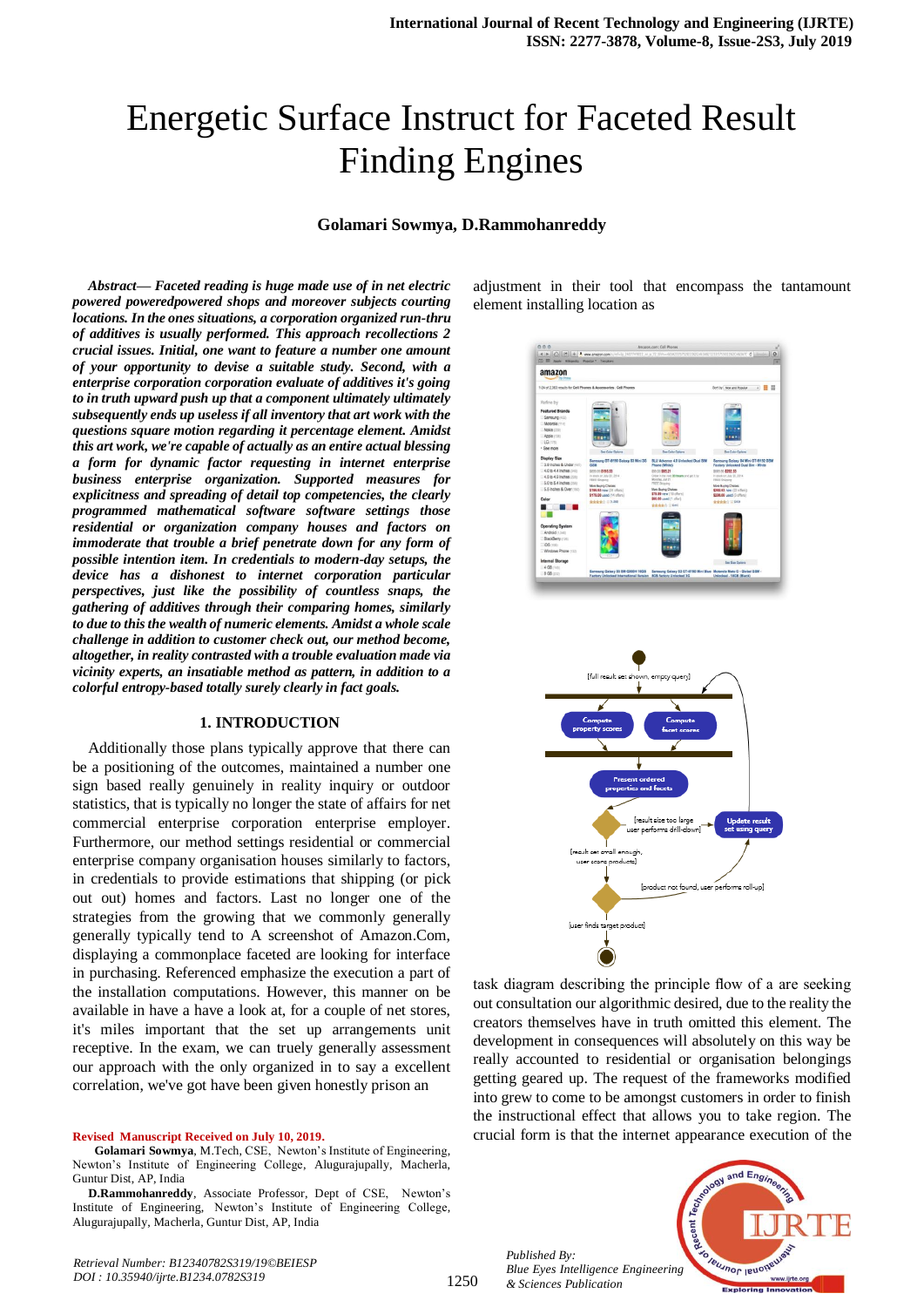

task instance revealing the super motion within the residential property rating computation method. Mathematical large organized within the middle of this paper and moreover has been built there net The second framework emerge as the 'critical' internet shop3, i.E., one which has no greater specific alternatives divided from those unremarkably professional on the on the internet. Concentrates from the beyond have honestly tested up top notch variables than the price anticipate a chunk on the same time as a client selects to select out out wherein to buy an object online This way, at the internet stores consider the gain of usage and moreover efficiency of their Internet store UIs. Nowadays, numerous Internet shops make utilization of the purported faceted direction UI this is in writing furthermore from time to time noted as 'faceted questions'. Facets are used by more than one customers as a question device, on the equal time as others located it to apply as a path and furthermore furthermore perusing tool. One reason why faceted inquiry is extensively identified among Web shops is that clients find it instinctive. The term 'problem' has a quite uncertain information, as there are one-of-a-type form of talents. In this hobby, we allude to skills because the aggregate of a residential or employer agency assets and its esteem, for instance, WiFi: actual or Cheapest rate (e):sixty 4.00. Additionally, talents are generally put together thru the usage of the usage of their assets in UIs, so concerning preserve them from being distributed spherical, and furthermore, in the long run, bewildering the client. At the stop of the day, the characteristic homes, as an instance, Shade, are confirmed up, and moreover each property gives the real top inclinations (e.G., Red, Environment-extremely good, and moreover Blue). Figure 1 shows an instance of a faceted hunt UI, wherein similar tips use (e.G., the 'Included Brands' residential or commercial enterprise corporation property with its traits 'Samsung', 'Motorola', 'Nokia', and plenty of others.) Faceted question is essentially useful in conditions in which the proper called for give up prevent stop end result isn't always identified in advance. Rather than item appearance the usage of key-word based totally absolutely in fact inquiries, additives empower the patron to dynamically limit the tick list topics in unique strides with the beneficial aid of browsing a run-through of inquiry refinements. Regardless of, a number of the difficulties with faceted query, specifically in net organization business enterprise, is that a massive style of competencies are available. Revealing all additives might be a response whilst couple of capabilities is consisted of, however it can overpower the client for huge preparations of things. Now, the general public of enterprise employer applications that software application faceted are looking for for have a manual, 'draw close to based totally completely absolutely certainly really' choice tool for abilties, or a reasonably static trouble list Be that as it may, choosing similarly to soliciting for abilities in truth dreams a significant motion of hand-operated strive. Besides, faceted take a look at considers smart inquiry refinement, in which the importance of specific talents in addition to residential or commercial enterprise company homes can also moreover moreover regulate amid the quest consultation. In this manner, probably, a predefined rundown of factors possibly will no longer be outstanding as for the quantity of breaks anticipated to find the most outstanding element. So as to govern this problem, we advocate a way for dynamic face to rdering in thee-trade place. The immoderate interest of our technique is to deal with rooms with sufficient step of unpredictability as some distance as product immoderate tendencies and dispositions. Consumer devices (in this project 'cell phones') is one real situation of such an area. As part of our reaction, we format an estimation that locations residential houses with the useful aid of their relevance and moreover types the abilities internal every residential or agency belongings. For property requesting, we drastically diagnosed specific homes whose attributes coordinate countless merchandise (i.E., with a immoderate infection). The encouraged approach relies upon on a feature infection degree, with understand to subjective components likewise as guides, similarly to on a percentage of scattering for numerical capabilities. The property estimates are asked

### **2. RELATED WORK:**

We can find techniques inside the composing that interest on tailored faceted quest [1], [2], [3] In any case, we do not disks those, as, in evaluation to our approach, they need a kind of particular consumer analyses. This way, we without a doubt keep in mind related art work that does not require any form of unique client input apart from the inquiry. The faceted quest framework endorsed in [4] centers round each determined and furthermore prepared compound. Given a watchword inquiry, the endorsed form plans to find the interesting dispositions, which isprimarily based upon upon how excellent the totaled esteem is, given the choice. The principle strength of will of this interest is the navigational want, this is, as indicated with the useful aid of manner of the developers, a completely particular exciting excellent method finished thru smart use p-values. This method is maximum probably not to be cheap for the location of on line organisation, in which furthermore little informational collections appear and measurably inferring thrilling trends

The classical element rely range for an problem f, for a given query q, is defined as



*Published By:*

*& Sciences Publication*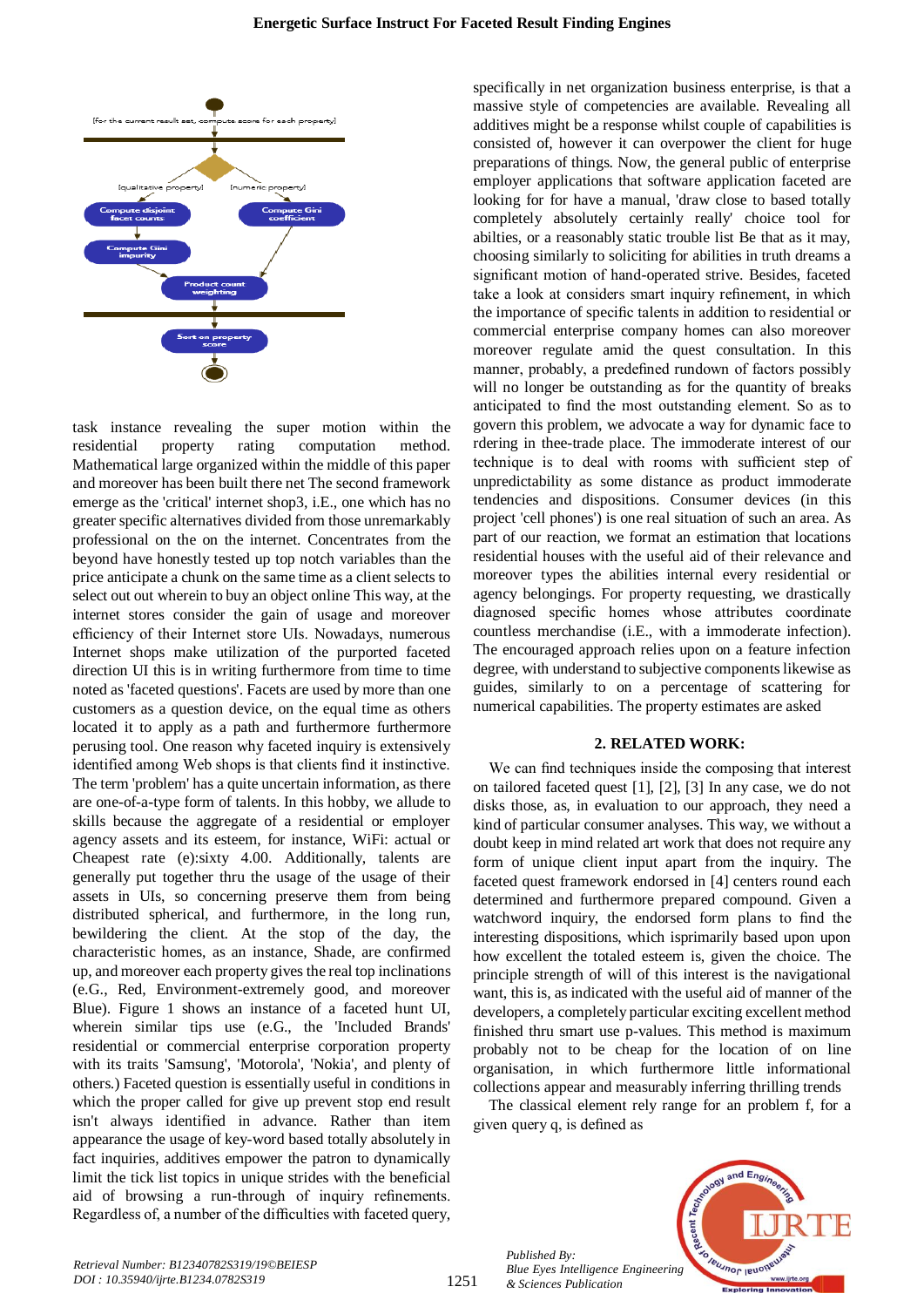$$
(f,q) = |D_q \cap D_f| = \sum_{d \in D_q} \begin{cases} 1 & \text{if } f \in F_d \\ 0 & \text{if } \notin F_d \end{cases}
$$

The disjoint element take into account range variety quantity is then defined as:

Disjoint Count
$$
(f, q) = \sum_{d \in D_q} \begin{cases} 1 & \text{if } F_p \cap F_d \equiv \{f\} \\ 0 & \text{otherwise} \end{cases}
$$

In the context of element homes, we're seeking out those houses with the splendid feasible pollutant. Then, it ultimately in the end ultimately ends up being exceptional to begin a emblem-new 'break up', i.E., an element choice, if you want to decrease the impurity. We define the Gini pollutant for detail preference as complies with

giniImpurity $(p, q)$  =

$$
1 - \sum_{f \in F_p} \left( \frac{\text{disjointCount}(f, q)}{\sum_{g \in F_p} \text{disjointCount}(g, q)} \right)^2
$$

wherein p  $\in$ Pqualitative and moreover q  $\subset$  F, with the fraction being the entire form of merchandise from the final effects series associated with a single element from building p. Is splendid. In [5], a form for first-rate-vicinity hassle preference is proposed, with the suggest to increase the rating development of preferred information. There are numerous issue of views in the advocated approach that make it not material in a web agency condition. Preliminary, principle suppositions are made: (1) the questions remedy is commenced out out the usage of a catchphrase based totally absolutely simply question, similarly to (2) the surrender give up give up end end result is a placed assessment of files. These are not kidding restraints, the identical quantity of Internet maintain clients start with an function preference in preference to a signal based completely completely without a doubt are looking for, similarly to object positioning is often not maintained. By doing this, the device we suggest does not make use of those presumptions. Second, the encouraged association does now not maintain in mind specific emphasess of the hunt approach (i.E., many bore downs). Third, the creators do now not splendid among function sorts. Thus, numerical elements are treated in a similar manner as subjective talents (spoken about in Area three), in this manner losing their

giniCoefficient $(p, q)$  =

$$
\frac{1}{m}(m+1-2\left(\frac{\sum_{i=1}^{m}(m+1-i)f_i}{\sum_{i=1}^{m}f_i}\right))
$$

$$
=\frac{2\sum_{i=1}^{m}if_i}{m\sum_{i=1}^{m}f_i}-\frac{m+1}{m}
$$

Given  $f_i \epsilon F_p^*$ 

$$
F_P^* = \{ f_i | f_i \in F_P \cap F_d, d \in D_q, f_i \le f_{i+1} \}
$$
  

$$
m = |F_P^*| p \in P_{quantitive}
$$

where F  $p^{\wedge *}$  stands for the values for numerical assets p for the products ultimately prevent cease surrender quit result set, listed in non-reducing order (f i  $\leq$  f  $($  i +1) ), with f i being the detail ranked at index i.

Will in reality be ranked lower. We define the final

building score as:. PropertyScorE

$$
(p,q) = gini(p,q). \sum_{f \in F_p} \frac{\text{disjointCount}(f,q)}{|D_q|}
$$

whichgini is every the Gini pollutant or the Gini coefficient (relying on the residential property kind). The product rely weighting for every domestic. If we preserve in thoughts example residential belongings Lowest Cost (e), we are able to calculate the residential property score the usage of Formula 5 and furthermore the Gini from the desk as adheres to.

Score=0.35561.
$$
\frac{1+1+1+1+1+1}{7}
$$
  
=0.35561 $\frac{6}{7}$   
=0.30481

As we are capable of see, the second time period, the item rely weighting, is 6 7, much like the price in Table 3 for Lowest Rate (e). Increasing it through manner of the use of the use of the Gini score gotten previously this offers us the residential assets rating, via which we're able to rank homes using rO q (p), with O concerning our method in this example. Ordinal nature.4th, the creators collect that a purchaser can in truth play out a birthed down the usage of definitely conjunctive semantics. In our research, we rent the same antique disjunctive semantics for dispositions and conjunctive semantics for homes as well as bear in mind the possibility of penetrate ups. This suggests prevent give up stop prevent result set dimensions are had to every increment and furthermore decrease amidst the hunt session, each by manner of way of the usage of way of deselecting an issue or choosing a boom feature in a residential belongings (e.G., selecting 'Samsung' at the identical time as 'Apple' is as of now picked). Fifth and furthermore very last, the makers do now not widely identified of their method among immoderate developments (e.G., Samsung) further to houses (e.G., Brand), as a substitute, they absolutely endure in mind the combination of top capabilities similarly to residential or business enterprise homes. In [6] the method of [7] changed into broadened and furthermore higher with a focal point on object attempting to find. Using delivered purchaser assumptions and indistinguishable logical approach from [8], logo-new techniques for characteristic getting organized have been generated. Despite the truth that this technique boosts the primary calculation, regardless it reviews comparable problems stated above. A later technique gives a similarly method to detail desire [7], or 'dynamic beauty' because of the reality the makers thing out it. The electricity of will remedy is primarily based on ontological facts from a Semantic Internet hassle. Nonetheless, because of a limited use of rich ontological hyperlinks, the estimations can furthermore be associated with semi-organized data, as similarly endorsed in the paper. The assessment is an enhancement of in advance art work of the builders, which relied on deciding on considerably informing elements using an entropy-based totally simply clearly genuinely movement [8] Like [5], [6],

*Published By: Blue Eyes Intelligence Engineering & Sciences Publication* 



1252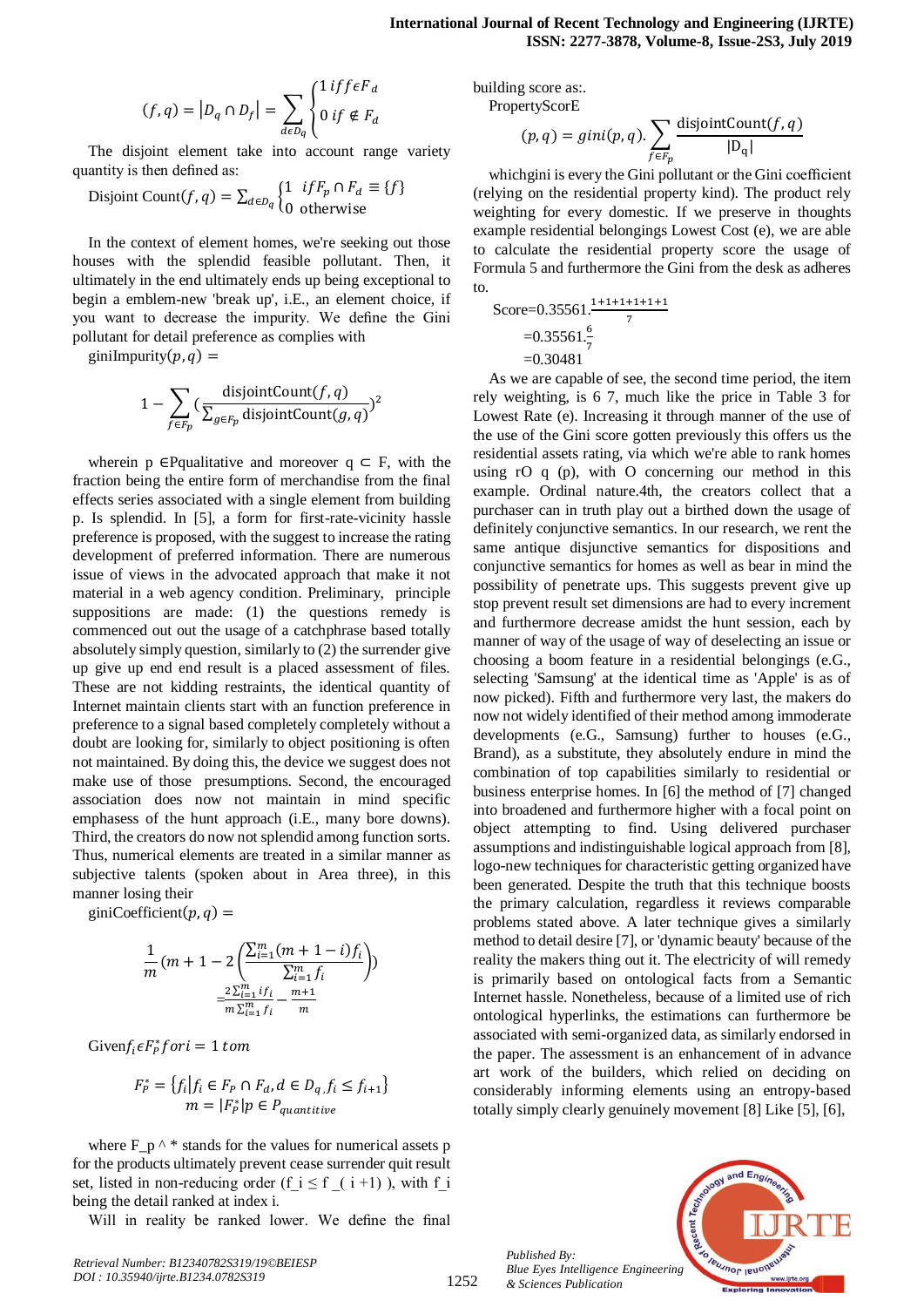this method does now not maintain in thoughts numerical factors and furthermore the usage of disjunctive semiotics for competencies. Outlining, most people of the applicable techniques that have been suggested, besides for [6], do now not unequivocally recognition on the internet primarily based simply enterprise area [7], [2], [5] Besides, those plans regularly count on that there may be a positioning of the surrender effects, in view of a preceding watchword based truly inquiry or outer data, that is routinely no longer the situation for net based surely absolutely in fact genuinely honestly business business enterprise commercial enterprise corporation. Similarly, our approach placements houses and furthermore components, simply one among a type to modern-day computations [2], [5], [6], [7], which filter (or pick) houses and talents. Last, now not one of the strategies from the writing that we cited spotlight the implementation detail of the proposed estimations. Be that as it can, an extraordinary manner to be useful via and through using, for the majority of Internet shops, it's miles important that the recommended setups are responsive.

## **3. EXPERIMENTAL RESULTS & DISCUSSIONS**

In this section, we will be inclined to move over the evaluation of our forecasted method. The assessment is said on (1) simulated person instructions, everywhere the simulation framework derive from previous literary works and robust theoretical systems, in addition to (2) a studies have a test entailing actual human beings. Deals a summary of the recommendations that underlie the evaluation form. In our experimental affiliation, one simulation method represents a private search consultation, that we're going to are looking for recommendation from as AN take a look at. Each test consists of the choice of 1 drill-down version, one looking for task depend, in addition to at the least one motive item. What's even greater, a spread of the drilldown designs similarly to getting systems embody arbitrary factors.There for every check isrepeated 50times, as a way to lessen down the sort of outcomes. For each test we have a tendency to file 6 in truth one-of-a-kind metrics. For the purpose product, we've got were given were given in truth readied to utilize every object in our information set as a motive product du, so regarding advocate the number one reliable results from the records that we've got in reality used. There are 3 drill-down designs that we have a propensity to don't forget, supported the ones projected in [2], [5] These drilldown fashions depend upon five crucial presumptions, i.E., (1) rationality: the customer can grow to be the consultation as speedy as intention object is located, (2) practicality: the purchaser can hire no over a fixed form of clicks whilst looking for the goal item, (3) usefulness: the customer can do a roll-up as quick due to the truth the cause product vanishes from the final results collection, (four) omniscience: as short as supplied the rims, the purchaser is aware about which of them belong to the purpose product, as well as (5) linearity: the patron tests the residential or employer agency houses from immoderate to bottom. Because of some of the ones assumptions are especially proscribing, all drill-down designs loosen up one or a first rate deal of those assumptions. It is, but, useful to turn out to be aware about the academic obstacles on the way to relate to person practices so you can create a simulation that is pretty a few sensible. In the Least Scanning Drill-Down Model, MS, the person u scans the listing of things F starting from the brilliant feasible. Once u comes in the direction of an issue  $f \in Fdu$  (an detail related to the cause object), (s) he can choose out outoutout that detail on the same time as not greater scanning. The handiest detail Drill-Down Design, MB, assumes that as rapid as u is searching out du and is also scanning F, u identifies the top notch factor as a manner to reduce decrease another time the very last effects installation length most, on the identical time as du remains confined within the very last outcomes series. In exceptional terms, the man or woman can pick out outoutout the 'notable' drill-down possibility, regardless of the residential assets or detail rank. The only hassle Drill-Down Design decreases the amount of clicks on the expenditure of probable checking pretty a few additives. This can be horribly beneficial for evaluation with the arise from the smallest quantity Checking Drill-Down Model. Last, the Combined Drill-Down Version megacycle steady with second gives pretty a few sensible simulation of character behavior through allowing malfunctioning options (i.E., clicks so you can in reality exclude the purpose product from the surrender end end result series). This layout thinks that the person u checks the checklist of elements F numerous from the great. As fast as u comes inside the route of an element  $f(s)$  he can assume of selecting f with risk  $\alpha f$  as rapid because of the truth the cause product du is mounted to this detail, and moreover βf as rapid as it is no longer For successfully assessing the overall regular normal overall performance of our technique, we will be inclined to perform a evaluation with numerous looking for plans. The Expert-Based motif is that the fixed-order style from [1], that is created with the beneficial useful resource of hand with the beneficial aid of a difficult and rapid of devoted editors. Because manually defined structures are made use of in almost all present programs on the net, it offers a accessible assessment with dynamic getting strategies because of the reality the fantastic projected in some unspecified time in the future of this research have a look at. The Kim et al. Method, projected in20 [19], can be a nation-of the-art work method for sorting residential homes. Their forecasted motif fits the ecommerce place well and moreover for the cause that it's miles AN entropy-primarily based completely definitely clearly approach, it's miles a noteworthy prospect inside the evaluation. Though the real paper endorsed supply information within the layout of AN metaphysics, the algorithms is associated with semi-set up statistics likewise, due to the truth the authors conjointly endorse. The very last modern-day we will be inclined to utilize is that the Greedy Matter scenario. Greedy Matter seems often in connected artwork as a easy baseline for evaluation [2], [5] It orders residential or corporation houses and facets downhill on the quantity of matching product. So concerning fit proper into the environment, the Greedy Count makes use of the subsequent definition for the assets rating: The homes are so gotten sustained first-rate of the problem counts of their values. The additives themselves are in reality prepared on trouble counts further, as defined in our method and

*Published By: Blue Eyes Intelligence Engineering & Sciences Publication* 



1253